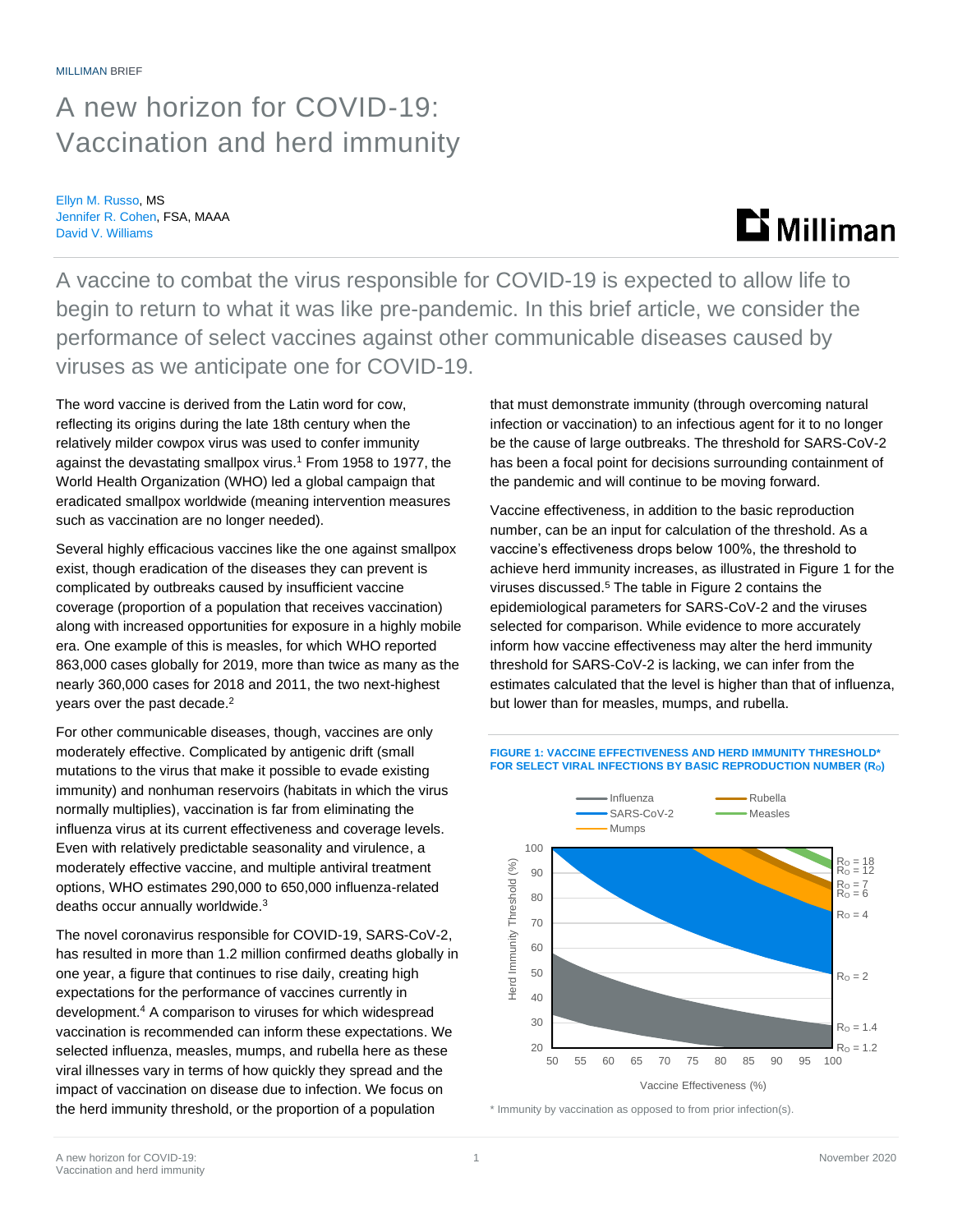Population vaccine coverage indicates progress toward the herd immunity threshold, particularly as vaccination is most effective prior to natural infection. If a recent survey's findings that nearly three-quarters of respondents worldwide would receive a vaccine against SARS-CoV-2 are realized, the herd immunity threshold may be met by vaccination for vaccine effectiveness of 80% or higher.<sup>6</sup> This may vary by location, though. Surveys in the United States suggest coverage may more closely resemble that of influenza, with less than one in two receving vaccination.7,8 At this rate, herd immunity may not be attainable even with 100% vaccine effectiveness.

Planning for distribution of SARS-CoV-2 vaccine(s) is already underway.<sup>24</sup> For the most recent influenza pandemic, which occurred with a novel H1N1 virus in 2009, the strategy for prioritizing a limited vaccine supply initially was relatively straightforward, vaccinate those who were:

- At high risk for becoming infected or suffering from influenza-related complications
- Likely to come in contact with the virus and expose others in medical care settings
- Close contacts of infants less than six months of age who were too young to be vaccinated $25$

Children and young or middle-aged adults represented the populations most at risk of severe disease from viral infection and for whom H1N1 cases most frequently occurrred.<sup>25</sup>

For SARS-CoV-2, maximum infectivity occurs before or at symptom onset, and the proportion of individuals with mild or no symptomatic illness is high and facilitates undetected transmission.<sup>26</sup> Currently, cases occur most frequently among those who are generally young, healthy, and mobile: while individuals aged 65 years and older comprise nearly 80% of COVID-19-related deaths, they account for only 15% of cases in the United States.<sup>27</sup> Furthermore, it is too early to understand the extent of, and high-risk populations for, longterm health sequelae among survivors of infection.

It will take time, as we have seen with testing, to produce sufficient supplies of vaccine for all who would like to receive one. Vaccine effectiveness and rate of uptake are likely to immediately portend the degree of continued mask-wearing and social distancing practices needed. The potential for coldchain requirements, the likely need for individuals to receive more than one dose for the earliest vaccines, and the expectation that duration of coverage might be shorter than for other viruses such that repeated vaccination is necessary may lead to additional strain on production and access.<sup>24,28</sup> Although this coronavirus has not demonstrated antigenic properties like those of influenza, there have been more warnings of coronavirus's potential threats to the human population in the first 20 years of the 21<sup>st</sup> century than in the three decades following its initial identification in the mid-1960s.<sup>29</sup> SARS-CoV-2 may be just a harbinger of more coronaviruses or other pathogens capable of causing severe disease that we may face in the future.

### **FIGURE 2: DISEASE EPIDEMIOLOGY AND VACCINE EFFECTIVENESS FOR SELECT VACCINATIONS AGAINST PREVENTABLE VIRAL INFECTIONS**

| <b>VACCINE RECOMMENDATION</b>                                                                                                                                    | <b>VIRUS MODE OF</b><br><b>TRANSMISSION</b>                         | <b>BASIC</b><br><b>REPRODUCTION</b><br><b>NUMBER</b>             | <b>VACCINE</b><br><b>EFFECTIVENESS</b>                                                        | <b>HERD IMMUNITY</b><br><b>THRESHOLD*</b> | <b>POPULATION</b><br><b>COVERAGE</b> | <b>DURATION OF</b><br><b>COVERAGE</b>                                                           |
|------------------------------------------------------------------------------------------------------------------------------------------------------------------|---------------------------------------------------------------------|------------------------------------------------------------------|-----------------------------------------------------------------------------------------------|-------------------------------------------|--------------------------------------|-------------------------------------------------------------------------------------------------|
| Influenza, annually starting at<br>6 months of age <sup>9</sup>                                                                                                  | Respiratory droplets <sup>10</sup>                                  | $1.2 - 1.4$ <sup>11</sup>                                        | 40% (16-75%) <sup>12</sup>                                                                    | 42-71% (22-100%)                          | $51.8\%$ <sup>8</sup>                | 1 year <sup>9</sup>                                                                             |
| Measles (Me), mumps (Mu), rubella (R),<br>two doses at 12-15 months and 4-6<br>years; one or two doses after age 19<br>without evidence of immunity <sup>9</sup> | Me: $aerosol13$<br>Mu & R: respiratory<br>droplets <sup>14,15</sup> | Me: 12-18 <sup>16,17,18</sup><br>Mu: $4-7^{16}$<br>$R: 6-7^{16}$ | Me: 93-97% <sup>13,19</sup><br>Mu: 78-88% <sup>14,19</sup><br>$R \cdot 97\%$ <sup>15,19</sup> | Me: 95-100%<br>Mu: 85-100%<br>$R: 86-88%$ | $91.5\%^{20}$                        | Me: life-long <sup>13</sup><br>Mu: $>10$ years <sup>14</sup><br>$R:$ >15-20 years <sup>15</sup> |
| SARS-CoV-2, TBD                                                                                                                                                  | respiratory droplets;<br>probably aerosol <sup>21</sup>             | $2 - 4^{22,23}$                                                  | TBD                                                                                           | 50-75%                                    | TBD: 75%? <sup>6</sup>               | TBD                                                                                             |

TBD = to be determined. Basic reproduction number = expected number of cases directly generated by one case in a population where all individuals are susceptible to infection. Herd immunity threshold = indirect protection from infectious disease that occurs when a large percentage of a population has become immune to an infection, whether through vaccination or previous infections, thereby providing a measure of protection for individuals who are not immune.

\* Calculated here as (1 - 1 / basic reproduction number) / vaccine effectiveness, when available.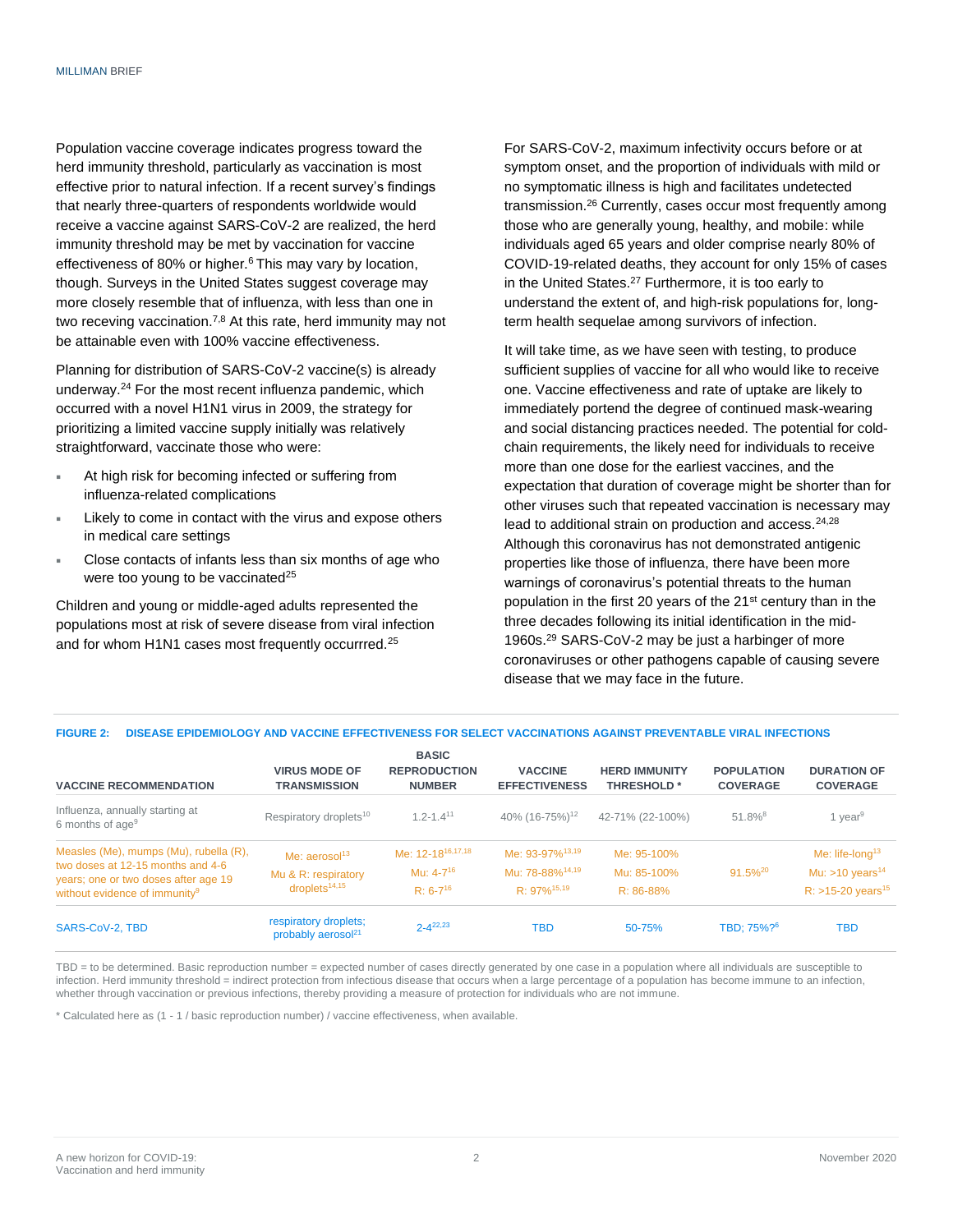It took more than a century, including a dedicated 19-year effort, to eradicate illness caused by smallpox. The incidence of infection from measles has been eliminated (i.e., the disease is no longer occurring naturally) in many defined geographical areas, but continued measures to prevent resurgence of transmission are required. For influenza, on the other hand, we have become accustomed to a level of disease incidence, prevalence, morbidity, and mortality over the past century that varies across seasons and is, at times, unpredictable. Though vaccination is unlikely to be a silver bullet against COVID-19, its role in negating the worldwide burden of the pandemic to allow life to find a normal more similar to what it was pre-2020 remains promising. Time will tell whether vaccination will permit adequate control of SARS-CoV-2 circulation so as to allow for elimination. We should at least anticipate that any vaccine will be accompanied at the outset by obstacles for achieving optimal coverage and that approaches for targeting vaccination to effectively reduce the burden of illness may need to be adapted as we learn more about SARS-CoV-2 disease epidemiology and the vaccine becomes more available.

## **Li** Milliman

Milliman is among the world's largest providers of actuarial and related products and services. The firm has consulting practices in life insurance and financial services, property & casualty insurance, healthcare, and employee benefits. Founded in 1947, Milliman is an independent firm with offices in major cities around the globe.

[milliman.com](http://www.milliman.com/)

### **CONTACT**

Ellyn Russo [ellyn.russo@milliman.com](mailto:ellyn.russo@milliman.com)

Jennifer Cohen [jennifer.cohen@milliman.com](mailto:jennifer.cohen@milliman.com)

David Williams [david.williams@milliman.com](mailto:david.williams@milliman.com)

© 2020 Milliman, Inc. All Rights Reserved. The materials in this document represent the opinion of the authors and are not representative of the views of Milliman, Inc, Centers for Disease Control and Prevention, or U.S. Department of Health and Human Services. Milliman makes no representations or warranties to the reader with respect to the information contained in this document ("Information") or to any other person or entity, as to the accuracy, completeness or merchantability of the Information. The reader of this document should not construe any of the Information as investment, legal, regulatory, financial, accounting or other advice and persons should consult qualified professionals before taking any specific actions. Milliman shall not be liable to the reader of the Information or any person or entity under any circumstances relating to or arising, in whole or in part, from any circumstance or risk (whether or not this is the result of negligence), or, for any losses, damages or other damages caused in connection with the publication of the Information or its distribution. The holder of this document agrees that it shall not use Milliman's name, trademarks or service marks, or refer to Milliman directly or indirectly in any media release, public announcement or public disclosure, including in any promotional or marketing materials, customer lists, referral lists, websites or business presentations without Milliman's prior written consent for each such use or release, which consent shall be given in Milliman's sole discretion.

This Information contained therein is protected by Milliman's and the authors'/co-authors' copyrights and must not be modified or reproduced without express consent.